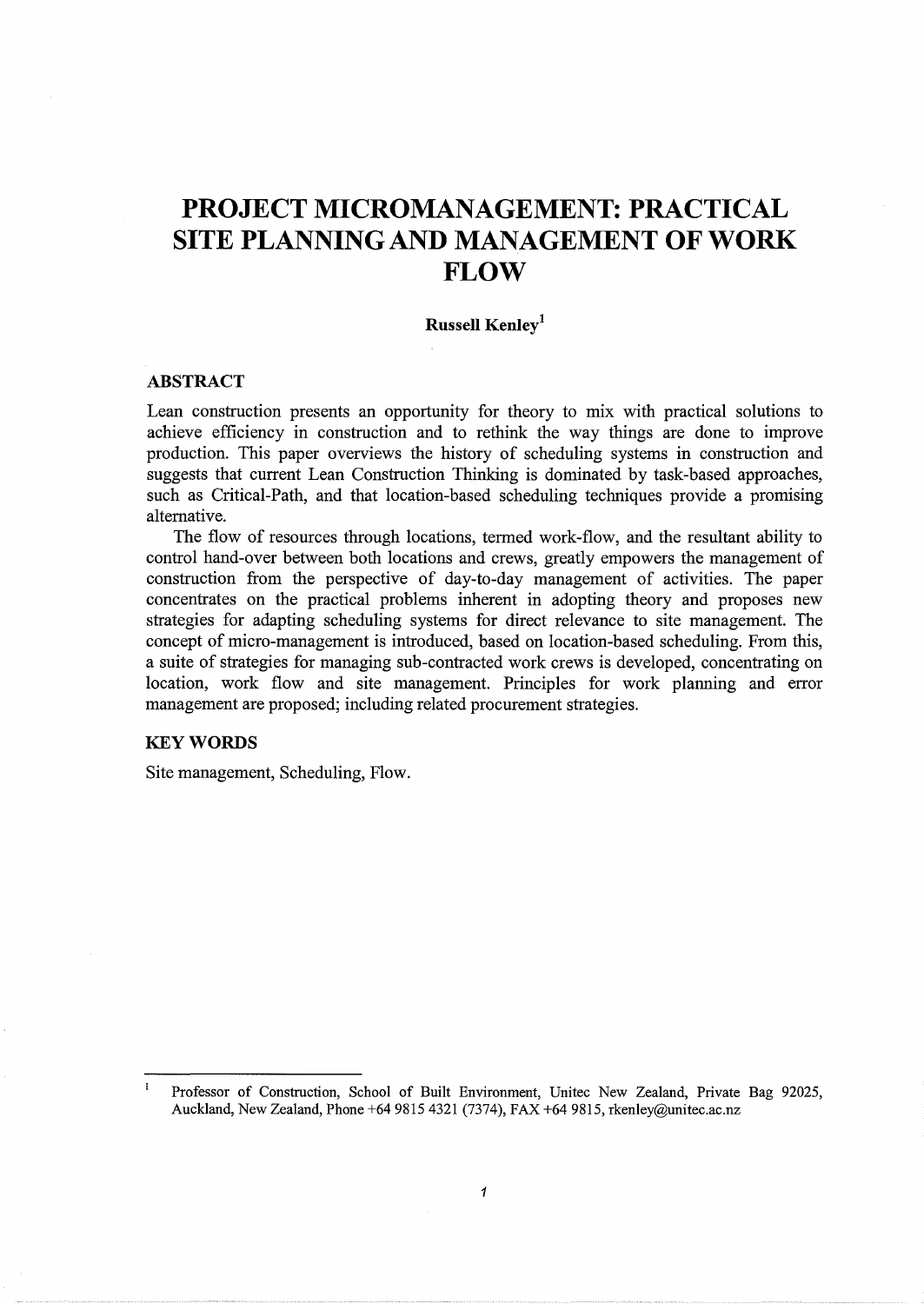#### **INTRODUCTION**

Project planning and scheduling systems represent a solution to structuring and managing the complexity of construction projects while accepting the vast variability between projects. The development of the theory of project scheduling took place well before Lean principles were identified, so the connection to a lean production epistemology remains largely ignored.

In the subsequent development of Lean Construction, the methods of project planning and scheduling work have largely been adopted from mainstream practice. The emphasis has been on developing a theory of Lean Construction and of developing strategies, tools and techniques for both the demonstration and the effective management of construction production. The result has been the effective adoption of an activity-based, critical path approach, with planning tools to improve reliability of planned completion of activities, set within a mainstream development of critical path scheduling techniques such as CPM, PERT, etc. Such thinking has largely been driven by the availability of relatively cheap and extremely powerful scheduling software. Critical path planning tools dominate this market, and effectively dominate construction planning, in both thought and execution.

Lean Construction Thinking, a term frequently used among researchers to describe the change in thinking from focusing on conversions rather than processes (Seymour 1996), demands a new approach to production planning and execution, and yet surprisingly this has been restricted to the dominant scheduling methodology. This represents a lost opportunity for expanding the suite of applicable tools to empower Lean Construction. The difficulty in applying lean thinking arises from the problem of identifying work-flow in a production system that is based around the discrete activities inherent in activity-based critical path planning and execution. As a result there has been intense focus on the identification of flow in a non-linear (production-line) process such as construction, and a somewhat obscure identification of flow as process - the non-production activities which deliver and release productive work, described as maintenance activities and regulatory activities by Seymour (1996). As a result, little effort has gone into solving the problem of physically creating flow in the production process. Instead the effort has gone into emulating flow through managing control systems and activity protection; the best known of these is the well developed but proprietary Last Planner technique (Ballard and Howell 2003). The result is that we now have some extremely sophisticated and powerful techniques to manage what we do (activitybased) when work commences on site. This is more commonly referred as work-structuring (Ballard and Howell 2003) and recent focus is moving to critique the dominance of work breakdown structures (Ballard and Howell 2003) which is so strong a part of task-based scheduling systems.

There is a great awareness of the importance of protecting planned work, and a growing awareness of the need to restrict work to only that which is required to release following work or to achieve hand-off, termed pull scheduling. "A pull technique is based on working from a target completion date backwards, which causes tasks to be defined and sequenced so that their completion releases work" (Ballard and Howell 2003). However, even the most recent work, with a few notable exceptions such as Kankainen and Seppanen (2003), remains dominated by the concept of an ideal logic network (Ballard and Howell, 2003). This is an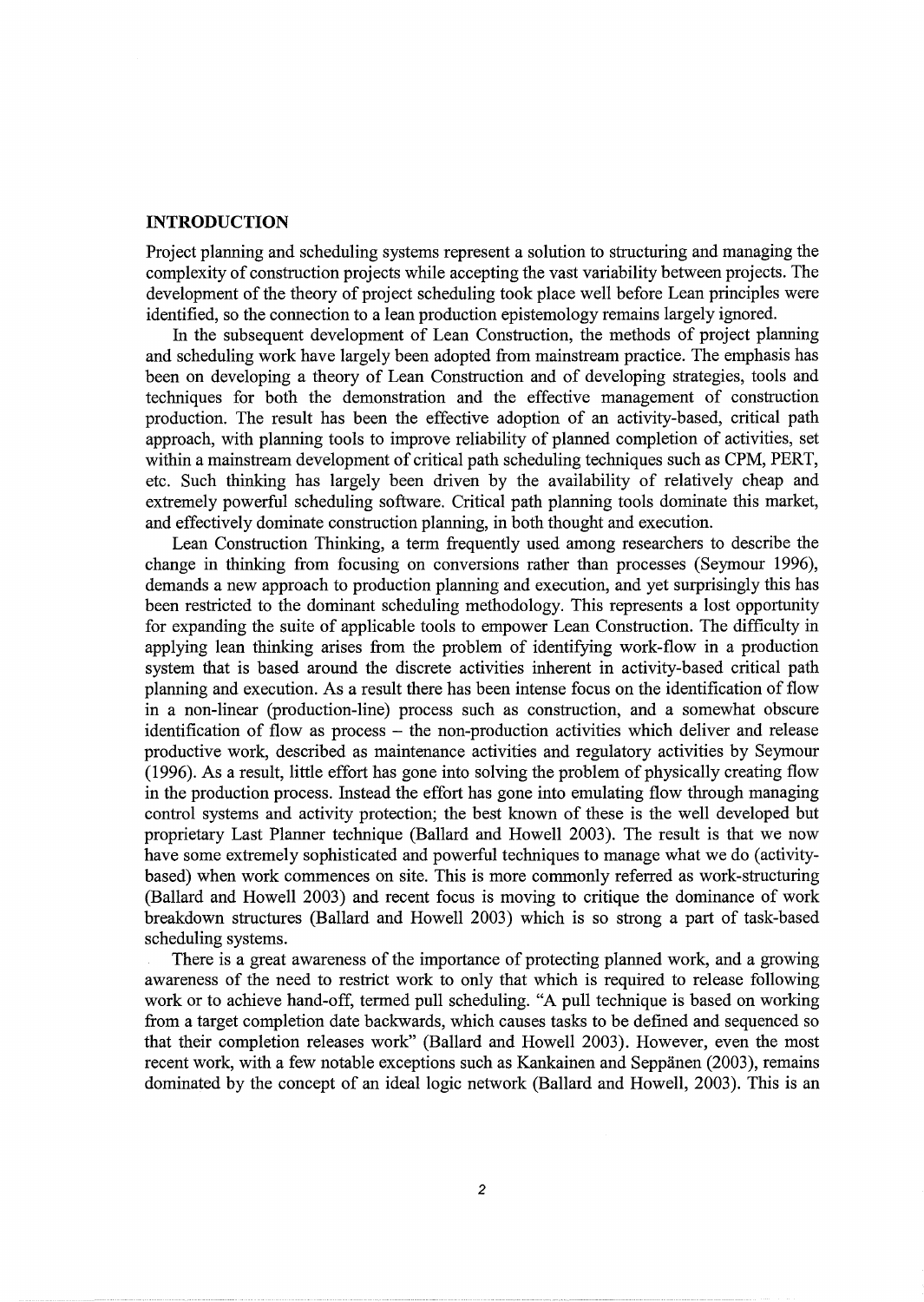intrinsically task-based scheduling concept, carried through into sophistication as Phase Scheduling (summarized in Ballard and Howell, 2003).

It is also possible that the evolution of resource-adjusted scheduling has acted to entrench activity-based scheduling in the thinking of the lean proponent, as the apparent ability to manage resources appears consistent and supportive of a lean production epistemology. However, all forms of resource modeling incorporated in activity-based scheduling (aggregation, accumulation, allocation, smoothing and leveling) concentrate on the demands of the activity as a discrete event, and thus run counter to the aims of lean production, which demands flow of resources, and where as Huber and Reiser state (2003) "the primary function of scheduling and planning is to optimize production by concurrent management of crew flow and work flow".

It is time to concentrate more effort on changing the way work is planned and managed in construction. This requires challenging the accepted industry practices built around activitybased scheduling and to look instead at location-based scheduling. Location-based scheduling has a long history, but has been largely hidden by the tendency to refer to it as repetitive-activity scheduling. It has also failed to attract the interest of software developers and so has remained a planning oddity, taught in most institutions but ignored in practice. Yet, in location-based scheduling may lie the keys to improving, or at least broadening, the suite of Lean Construction techniques.

## **A SHORT HISTORY OF PLANNING SYSTEMS**

There are two main methodologies for scheduling work, both of which pre-date the development of the lean production epistemology, and thus remain to be clarified in this new environment: activity-based scheduling and location-based scheduling. These two methodologies in tum have many methods and techniques, often designed to achieve the same purposes in different ways.

The dominant scheduling technique is activity-based scheduling and it was first developed in the 1950s (Gordon and Tulip, 1997). The technique relies on the construction of a logical network of activities in three visual forms; activity on the arrow, activity on the node and logical dependency constraints (Dawson and Dawson, 1995), with four levels of complexity; deterministic (for example: CPM), probabilistic (for example PERT) generalized activity networks (Dawson and Dawson, 1995) and arguably the more recent critical-chain method (Herroelen et al., 2002). Gordon and Tulip (1997) have provided a fascinating clarification of the early commercial development of activity-based resource optimization, and the historical development underlying today's software. They identify that resource optimization arose as early as 1960 with the following decade being the time of most significant development of resource modeling.

The sheer volume of research and development underlying activity-based techniques is daunting. It is no wonder that the resulting software dominates the industry. This volume may perhaps be best understood in light of the usual acknowledgement of the role of the USA military and also NASA in supporting the development of the technique. This origin is of more than passing interest for those interested in construction, as it suggests one reason why planners report difficulty gaining acceptance of their schedules on site, and instead rely heavily on controlling mechanisms for work-reliability (effectively using schedule-push).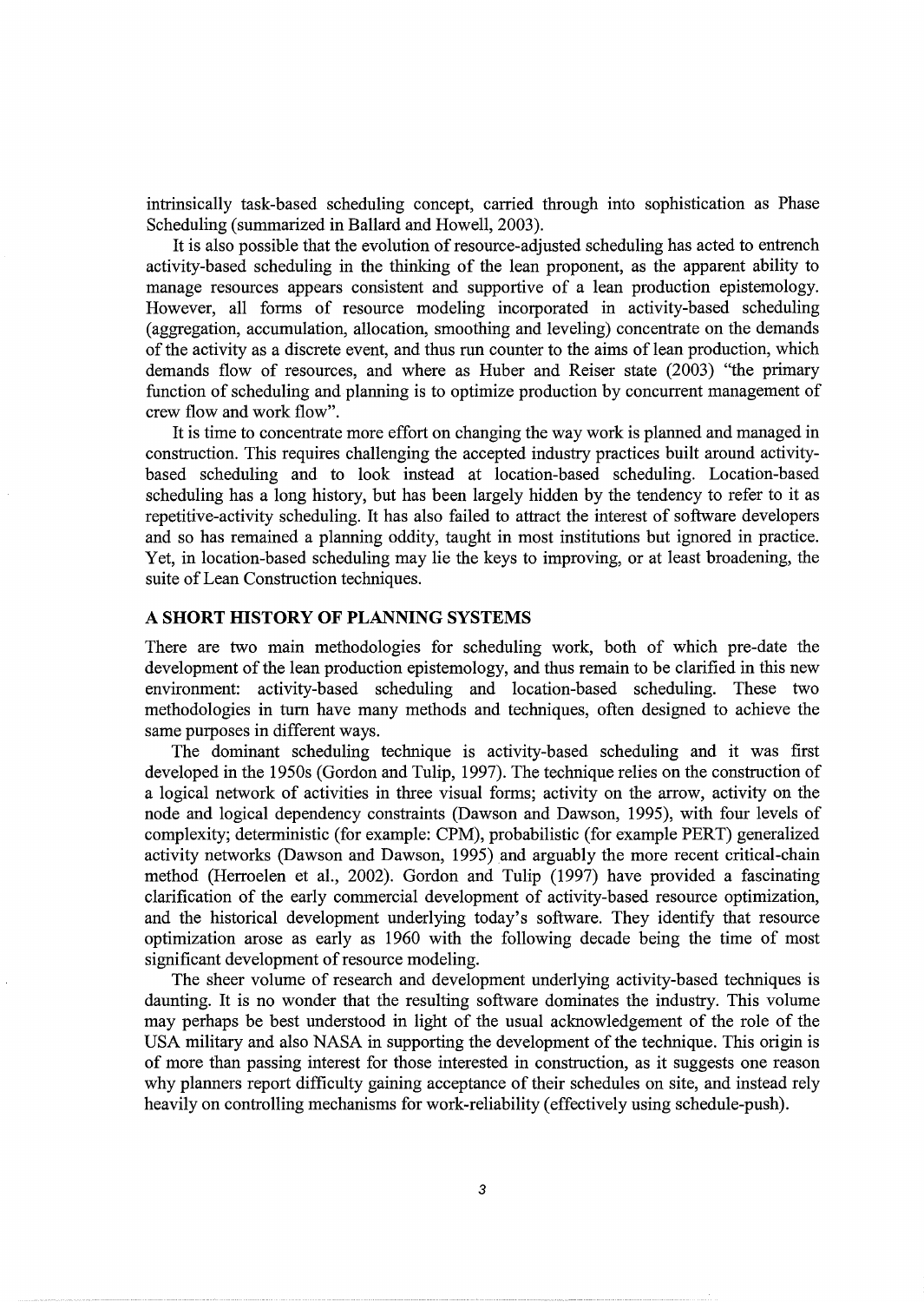Consider the typical military or NASA project. These generally revolve around single location assembly (such as a missile or space vehicle) of many complex and pre-assembled components, with assembly organized sequentially but with parallel execution  $-$  a context most suitably planned with activity-based techniques and yielding a critical path. The (oversimplified) character of ideal activity-based scheduling projects may therefore be described as:

- Dominated discrete locations
- Involving much pre-fabrication of components
- Complex assembly of pre-fabricated components, involving discrete activities
- Highly sequential, in that long-duration activities are not running simultaneously
- One of many critical paths may be identified
- Resource management is a time/resource optimization problem

Unfortunately, this list does not describe much of commercial construction at all well. This suggests that the research into scheduling techniques based around activity scheduling has not well served construction projects, which consist of large amounts of on-site fabrication involving continuous or repetitive work (including continuous processes involving prefabricated components), and in which the concept and reality of a critical path sits uncomfortably with most practitioners. In effect, the size of the tasks (the length of the line on the bar chart) leads to loss of control.

Some of these alternative characteristics of commercial construction align more closely with location-based scheduling, more frequently known as repetitive scheduling. Originally developed by the Good Year Company in the 1940s and expanded by the US Navy in the 1950s (Arditi et al., 2001), the suite of techniques has found strong support in continuous production systems (more typical in engineering construction) but only limited support in commercial construction. Harris and Ioannou (1998) summarize the various names (and sources) given to the variations in the method, including 'Line-of-balance', 'Construction planning technique', 'Vertical Production Method', 'Time-Location Matrix model', 'Time Space Scheduling method', 'Disturbance scheduling' and 'Horizontal and vertical logic scheduling for multistory projects'. Interestingly they do not identify perhaps the most evocative term for a Lean thinker, that of 'Flow-Line' (Mohr 1991). Harris and Ioannou (1998) also identify the terms used in engineering construction such as highways, pipelines and tunnels, as 'Time versus distance diagrams', 'Linear balance charts', 'Velocity diagrams' and 'Linear scheduling'. Kang et al. (2001) also identify 'Horizontal and vertical scheduling', and 'Multiple repetitive construction process' – but aims these at the specific case of vertical replication repeated in multiple buildings.

All these methods involve repetitive activities and for this Harris and Ioannou suggest a new generic term 'Repetitive scheduling method (RSM)'. However the methods also strongly suggest location or place, and thus the use of the term 'Location-based scheduling' in this paper. The (oversimplified) character of ideal location-based scheduling may be described as:

• Multiple location, or more accurately multiple work places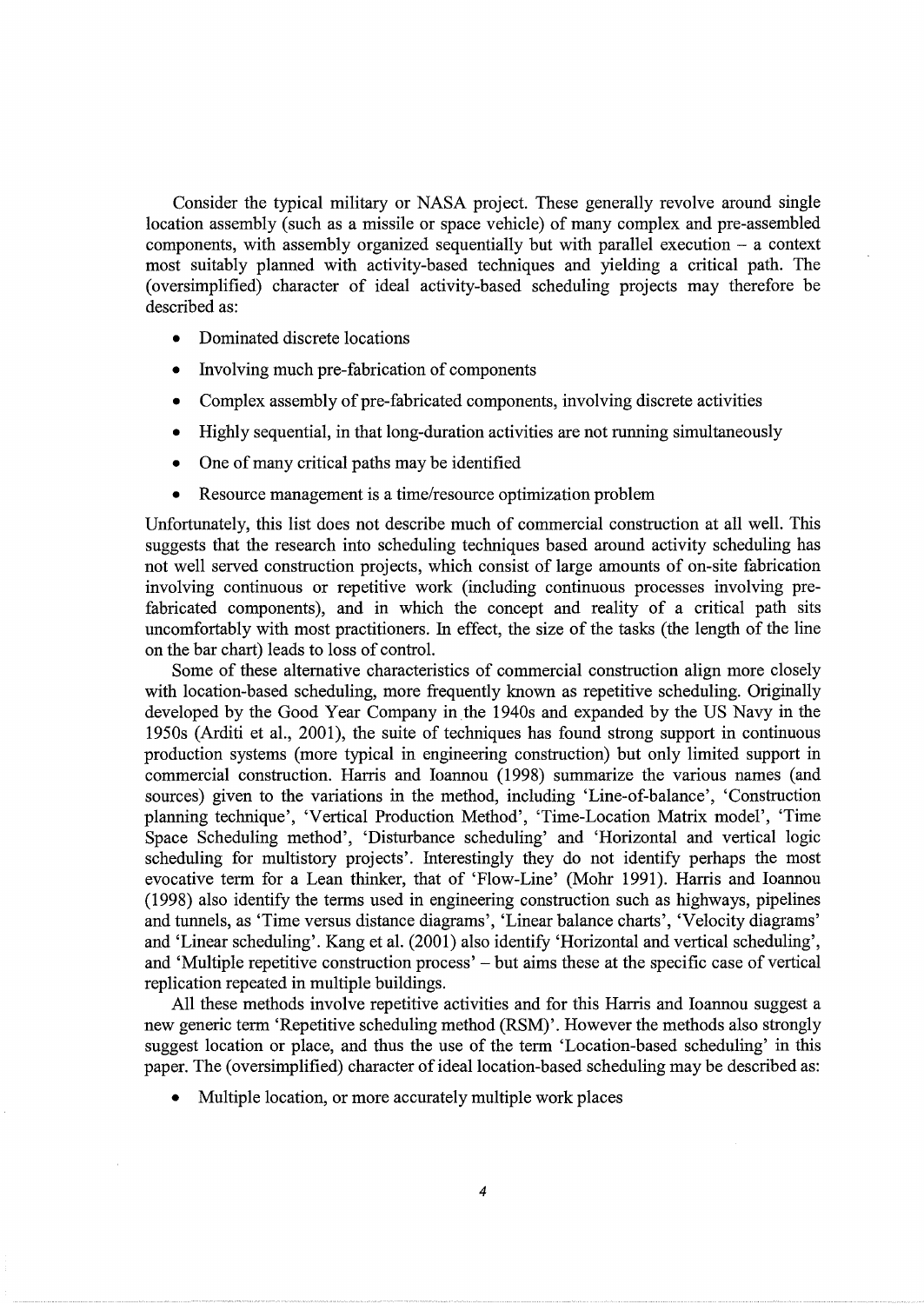- On-site and continuous assembly of components (including pre-fabricated work)
- Complex assembly involving repetitive but variable activities (work which repeats in different locations, but in which the amount or context changes)
- Equally parallel and sequential paths
- The critical path concept fails due to lack of control
- Resource management is a flow-optimization problem, to achieve flow of resources.

The link between planning work and Lean thinking appears to be supported by locationbased scheduling. This arises from the increased ability, inherent in such techniques, to manage work tasks as they physically pass through the locations of a project. This focus on location greatly empowers lean techniques, for example giving much greater power to managing the planning, execution and release of work. In their application, however, they challenge the concepts of pull-scheduling, as resources are driven by flow-optimisation to reduce waste due to overproduction, rather than following the less structured principle of scheduling backwards or 'Last Responsible Moment Strategy' or Reverse Phase Scheduling' (Ballard and Howell 2003).

Before closing the discussion of the development of scheduling systems, it is worth canvassing critical chain scheduling. This relatively new approach, derived from the theory of constraints, has received great interest (Herroelen et al., 2002) and sometimes rates a mention as a Lean strategy, focusing as it does on protecting the critical path. However, critical chain scheduling does not extend beyond the underlying assumptions of task-based scheduling and its value in a lean-production approach must be limited.

## **FOCUSING ON WORK FLOW**

An underlying assumption of location-based scheduling should be that resource constraints are driven by work flow, and that work completed in multiple locations will be treated as part of a continuous process. "It is ... assumed that the same resource will be used for like activities in successive repeating units, and so each activity's resource must be consistent from unit to unit" (Harris and Ioannou, 1998). This continuation of an activity's resource across units of location is a powerful extension to construction planning logic ignored within traditional systems, where it is left to the site teams to manage work sequencing and location conflicts.

"Emphasizing production flow to achieve efficient but flexible operations is the essence of 'lean production' as described today". (Horman and Kenley, 1997) While it is very much part of the emphasis of Lean Construction, the reality is that work-flow management has not achieved widespread acceptance in the management of site activities. It is also true that seeking control of the flow of work is neither new nor, in some way, invented by Lean proponents. Construction companies are reported as having managed work flow and protected their work flow reliability from the 1950s. (Horman and Kenley, 1997) At that time it was considered common sense.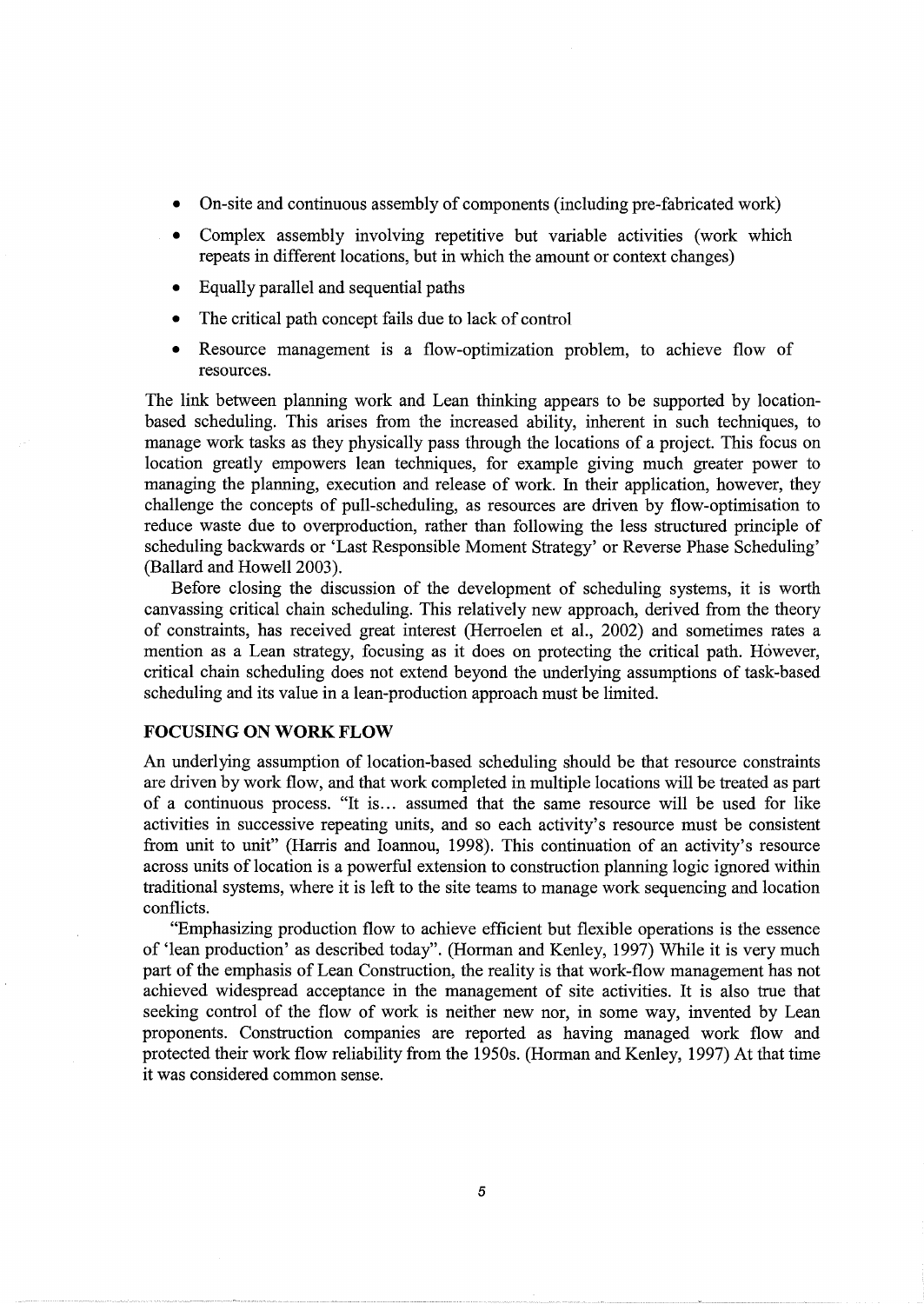Managing resources with a priority on work-flow based on location is not new. However, the lack of appropriate software support for well understood tools has restricted the acceptance of this approach. There have been several attempts to achieve this effect using activity-based techniques such as CPM (Kang et al., 2001), including the concept of 'crewcentric planning' (Huber and Reiser 2003). However, manipulating the sheer quantity of information in a detailed schedule is scary; a 50 floor building with 10 apartments involving 50 activities necessitates managing 25,000 individually scheduled activities - possible to set up but a nightmare to manipulate.

Furthermore, a change in such a strategic component of the management of projects has significant implications. First, it has significant contract management implications, particularly implications for calculations of time delays. Secondly, it has significant practical implications. These require micro-management techniques to be applied.

### IMPLICATIONS FOR DELAY CLAIMS

Critical Path scheduling has become so widespread in construction that a considerable amount of precedence has developed with regard to extension of times claims. Conlin and Retik (1997) reported that 52% of UK construction projects experienced delay claims of some sort. It is likely that all these claims would have involved some form of analysis of the critical path, whether by the 'as-built' technique, the 'time-impact analysis' technique or the 'as planned' technique (Conlin and Retik, 1997).

Anecdotal evidence suggests that the method of using the Critical Path to calculate delays is extremely frustrating to contractors, as it frequently does not reflect either the true impact, or the true consequence of change or delay. "Construction schedules cannot really identify the realities of actual site construction. This problem is caused by the construction planner or scheduler applying hard logic to a soft logic situation... Also, site operations may move to other locations or activities at other parts of the project before a given activity is completed." (Conlin and Retik, 1997).

Such frustration reflects the conflict between CPM, with its activity priority, and the desire to drive an efficient project with work flow (location) priority. The latter requires that a delay claim consider the impact of delay on the continuous flow of work, and the cost implication on interrupted work, as well as the delay implication on following trades and project completion.

The key to interpretation of delay claims lies around the meaning of the critical path and the concept of float. Float is central to the analysis of activity networks in project management. "The float of an activity is an indicator of the extent to which the schedule can absorb delays in the completion of the activity without affecting its committed dates." (Raz and Marshall, 1996). However, as Raz and Marshall go on to note, the interpretation of float is misleading if the management of resources is other than time-optimized.

Location-based scheduling highlights that with a flow-optimized resource constraint, the concept of float fails. More precisely, float is limited to consideration of free float only rather than total float. Free float is the amount of time that an activity may be delayed without affecting any other activity. Total float is broader and includes any delay which would not delay the entire project. Total float is a work-flow independent concept and has only limited relevance in location-based scheduling.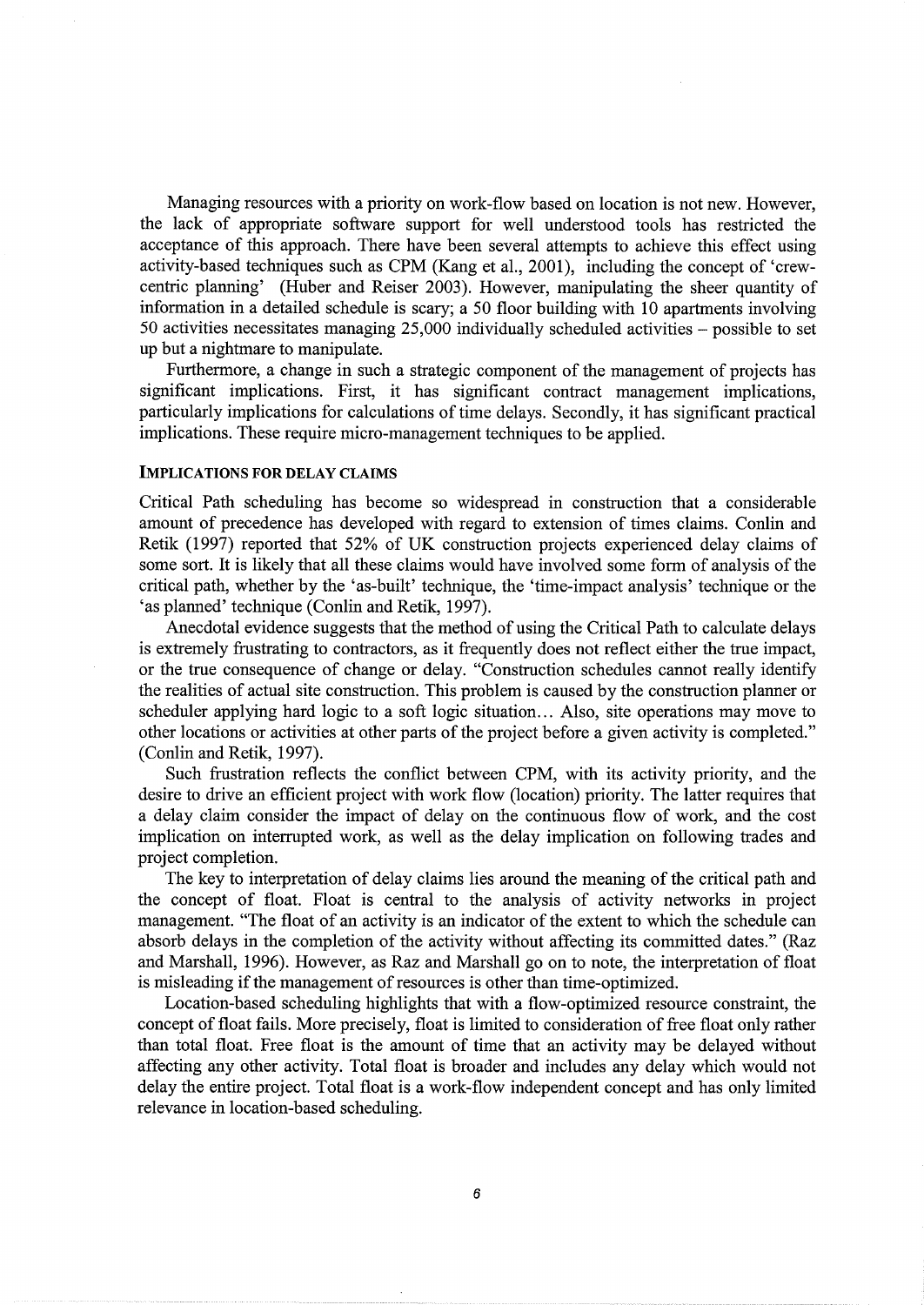In location-based scheduling, the time delay questions which must be asked are:

- Does the delay disrupt the flow of a continuous activity?
- Does the delay impact on the flow of any following activities?
- Does the delay impact on the commencement of any following activities?
- Does the delay lead to the delay in project completion if flow is maintained?
- Can the delay be absorbed by interfering with the flow or pace of following trades such that the project is not delayed?

Thus it can be seen that in location-based scheduling the emphasis on delay consideration shifts from whether a delay is on the critical path, to the assumption that all activities are resource flow critical (meaning that, unless they are discrete, they must flow) and therefore are either impacted or will impact on the flow of following activities.

Following this assumption, different procurement paths are required to engage in workflow priority projects. New precedents must then be developed to support the resolution of time-delay disputes.

#### LOCATION-BASED SCHEDULING

A commercial software package is now available to empower location-based scheduling, using the Line-of-Balance technique, and was presented at IGLC-2003 (Kankainen and Seppanen 2003). A more 'Lean' name for the technique displayed is Flowline scheduling. Figure 1 illustrates part of a typical schedule developed with this software.



Figure 1: A typical Line-of-Balance schedule using DYNAProject™

In Figure 1, work is shown flowing through locations (places) without disruption. This is a simple example, typical of the method outlined by Kankainen and Seppanen (2003), who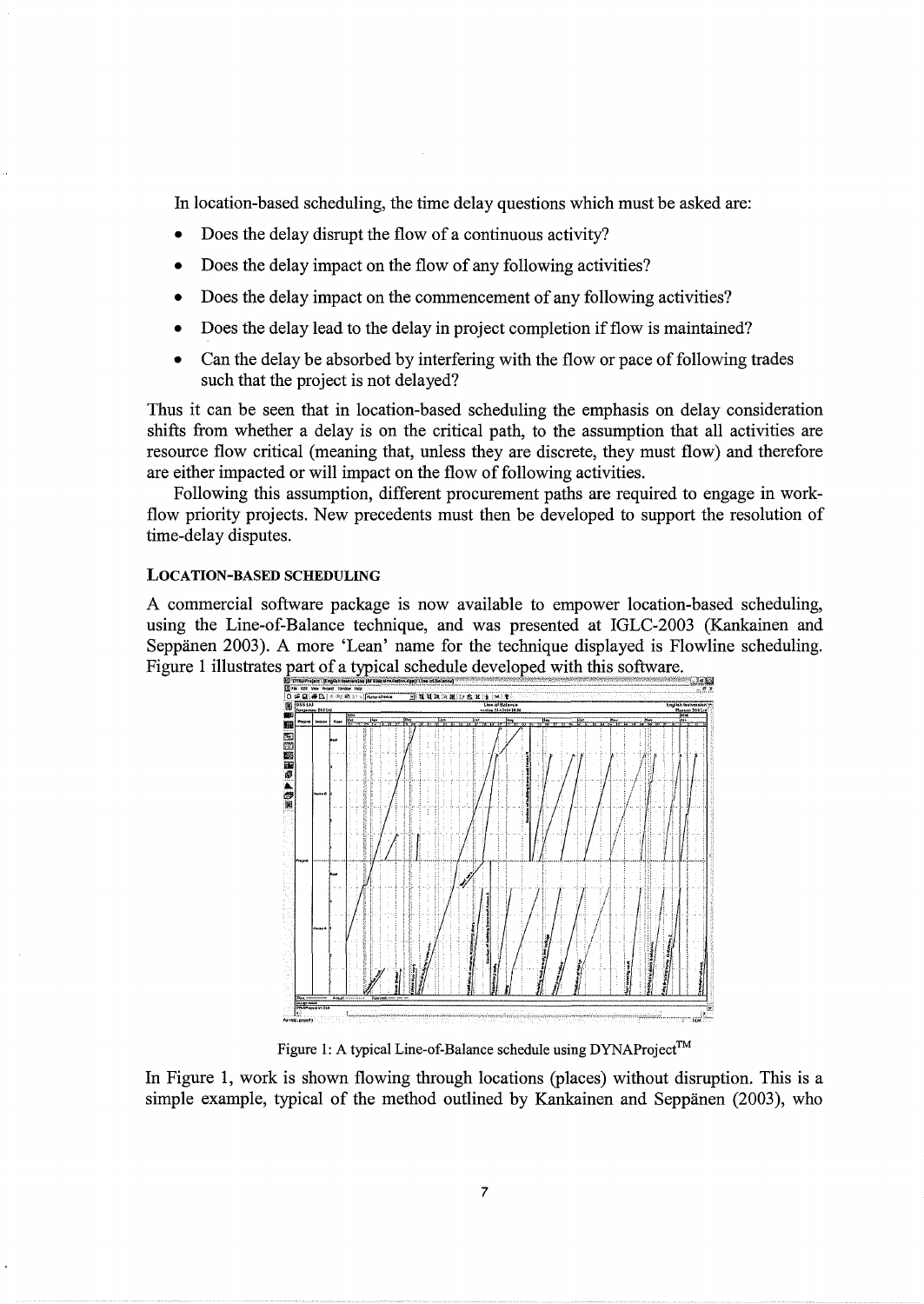describe the use of DYNAProject to manage projects strategically, including the use of buffers and sensitivity to interference, to manage workflow variability.

This approach may be termed 'macro-management'. The method described is a powerful project management and control system, allowing rapid and early development of project schedules based on location-specific measures of the building (bill of quantities with location data). Control emerges through the hand-over of locations from one work package to another (as in traditional techniques) as well as the hand-over from one location to another of the work-crew. The emphasis is on minimizing risk of disturbance by allowing buffers between activities and creating activities which are collective: that is, they are summaries of more detailed activities. These are to be subsequently broken down into more detail within the task, like a work breakdown structure.

Acceleration, through increasing gangs, works by altering the slope of the line-of-balance but this breaks the relationship between work and location.

Macro-management of projects does not address the real power of location-based scheduling techniques for managing work flow on site. For this objective, essential to ensure work-flow and equivalent to the detailed lean techniques such as Last Planner™, more detailed and work-focused planning is needed. This is termed here 'micro-management'.

## **MICRO-MANAGEMENT**

The following is a brief description of the principles which should be applied in a locationbased scheduling system to empower micro-management of projects. This is a focus on the level of detail which becomes intuitive to site personnel, thus addressing one of the major flaws with project scheduling: the failure of site personnel to understand, implement and manage a project schedule. Anecdotal evidence suggests that project scheduling is almost universally failing when it comes to communicating the management of a project beyond the Project Manager to general site personnel. Stories abound of the schedules being used as wallpaper!

#### PRACTICAL SITE IMPLICATIONS

The most important element of a location-based schedule is that it provides information about the location of work and work crews. From this comes the ability to manage the work to ensure work flow, work reliability, avoidance of interference, improved quality and reduced rework. The principles to be applied to location-based scheduling follow, together with a discussion. These principles are for micro-management, and are to ensure the most practical site communication to protect work flow and performance reliability.

### **Location**

A schedule should indicate the location. For site operatives, it is extremely powerful to know the precise location of a work crew. Consider the situation where there is a 50 level building with ten apartments per level. That is 500 locations where you might find a work crew. It is possible that with that many locations, a poorly organized supervisor might never even enter some of those locations. It certainly provides a lot of opportunities to hide or work out of sequence.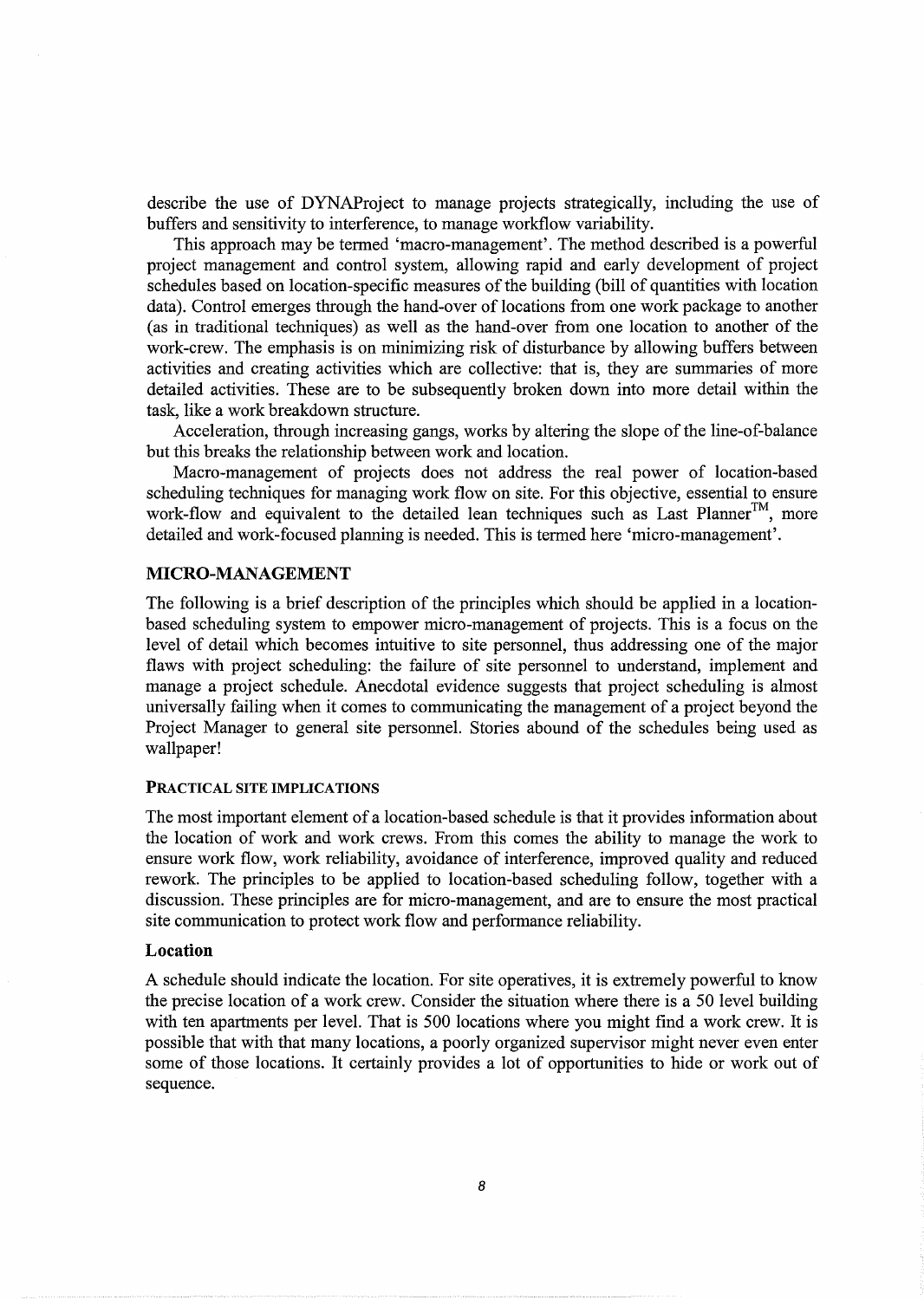Scheduling the precise location of a work crew, particularly if there are multiple crews, minimizes site management problems. The chart indicates where crews should be on a given day. It is then a simple matter to monitor location performance. Crews in the wrong place can be rapidly corrected.

Location requires the following capacity in a computer assisted schedule:

- All activities must belong to a location,
- Location may display in a hierarchy, but only where there is a physical reality. For example, apartments logically exist within floors and floors exist within buildings, so it is logical that work done in an apartment is also displayed within a floor and in turn in the building.
- Location should be logical. For example excavation should not 'appear' in the upper floors. Thus activities should be constrained within their logical place. Thus a 'site' location or a 'project' place can be used to isolate work into a logical location.
- The indication of a line (for an activity) in a location, should correspond to a physical presence of a work crew. Thus enabling rapid identification of conformance.
- The boundaries of the diagrammatic representation should represent the physical boundaries, to visually identify interference. For example, the architectural documentation standards which indicate the top of finished floor as being the commencement of a new level should correspond to the graphical representation in the schedule. This ensures common annotation, and also ensures that floors and their associated temporary support structures exist within the physical interference space.
- Gangs may be multiplied, with computer directed location optimization
- Multiplied gangs should be represented as multiple parallel lines, with the slope representing the productivity of a single gang. This allows manipulation and identification of the physical location. This level of detail is not required for macro-management.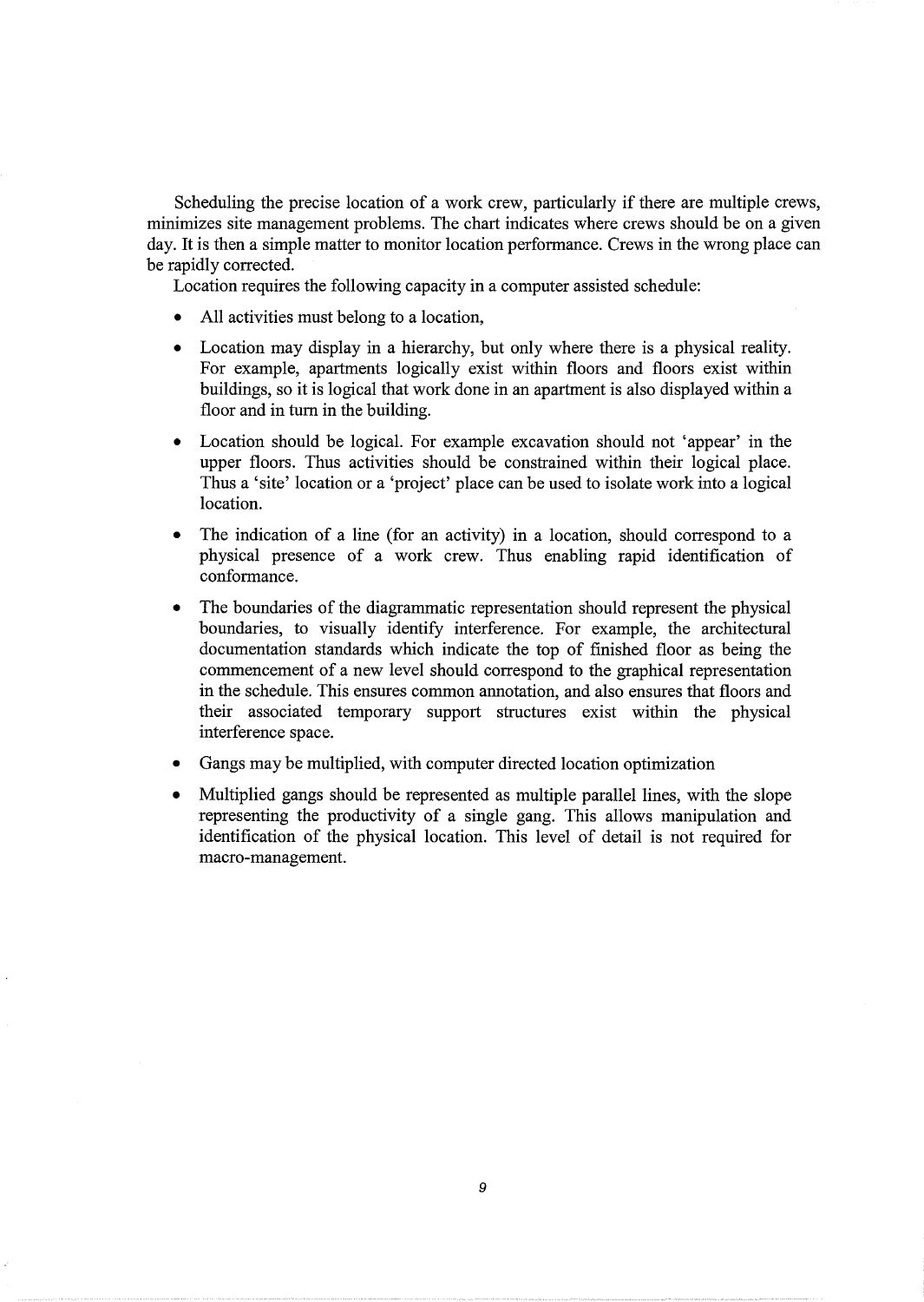

Figure 2: Micromanagement schedule

An example chart showing a detailed micromanagement schedule is illustrated in Figure 2. This shows a schedule with no time or space buffers between activities (activities as a whole are all critical). This clearly illustrates the flow of work crews through locations.

## **Work flow**

A schedule should indicate, manage and protect work flow. This allows the management of projects according to Lean concepts, including work flow, production reliability, supply chain management and just-in-time delivery.

Work flow requires the following capacity in a schedule:

- Continuity of work crews should be optimized and displayed
- Work flow must be able to be forced (continuous) or broken depending on strategic choice. Some activities are flow sensitive, some are not. Others are flow sensitive but can be broken strategically to allow following trades to catch up.
- Gang multiples must be able to be used to suit the strategic needs of the project, not a forced change. For example, it is often useful to go slow at the start of an activity and then to increase speed by increasing gangs. Another use is to allow for learning curves (Arditi et al., 2001; Amor, 2002) by starting with multiple gangs and then reducing gangs as productivity improves, to maintain a steady rate of flow.
- Work flow must be able to change the sequence of location without disrupting the underlying precedence logic. For example, a faster trade (than its successors) might take advantage of space-buffers to work in another building until required again, thus enabling the successor trades in that building to commence.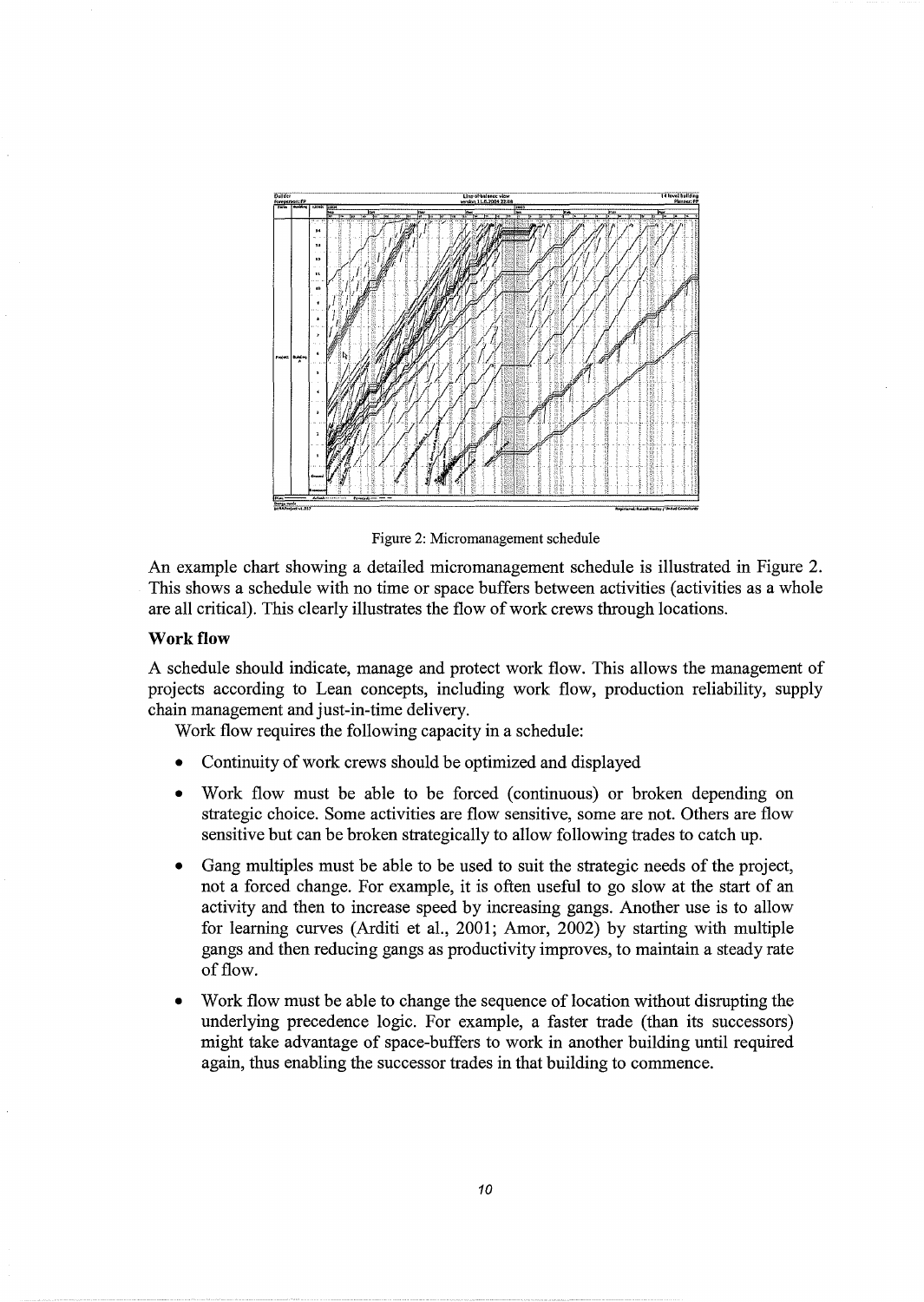#### **Site management and controlling progress**

It is critical that any scheduling system communicates rapidly and effectively with the site team. Location-based scheduling enables just such communication and it is this level of detail which enables control. More importantly, however, it resolves many areas of dispute in the management of a project. No longer is work flow and sequencing a matter of strength of will of project managers versus subcontractors. Now it is clearly documented and sequenced. There can be no dispute about where work crews should be physically located, and especially where they should NOT be.

This empowers detailed control of the work as well as empowering monitoring and reporting of progress and the taking of corrective action. The features of a schedule to provide this critical component of a project are:

- The schedule should clearly indicate who should be where and when
- Deviation from the schedule should be highlighted at the location level of accuracy, allowing rapid identification of required control actions
- Control actions should allow acceleration to restore schedule, delay acceptance and resultant activity delay, and earned value interpretation. Micromanagement recognizes the immediate impact of a delay (in the absence of buffers) and manages that impact on following trades. This requires careful procurement and subcontractor management.
- Both resource flow and work flow are explicitly addressed, as work crews are ensured available locations to move to, as well as readiness for that new location for their work.

# **PROCUREMENT IMPLICATIONS**

While procurement management is a necessary part of a project for the reason that it enables timely execution of the works, it is even more important to reconsider the types of agreements being used.

Existing agreements largely revolve around activity-based schedules and there is no specificity regarding location and sequence of the work. In other words, subcontractors are not forced to work in sequence, as the level of detail usually only specifies earliest start, latest finish and activity duration. Sequence of work through the internal multiple locations is usually not addressed contractually. This leads to dispute in measuring progress. More importantly, contractors feel no need to manage for work flow, instead transferring the cost on to subcontractors.

The most significant cost reductions will arise when the procurement systems are matched with micro-management of the construction work using location-based scheduling techniques.

#### **CONCLUSION**

Location-based scheduling techniques, which have as great a heritage as activity-based scheduling, provide powerful techniques for planning and controlling the flow of crews and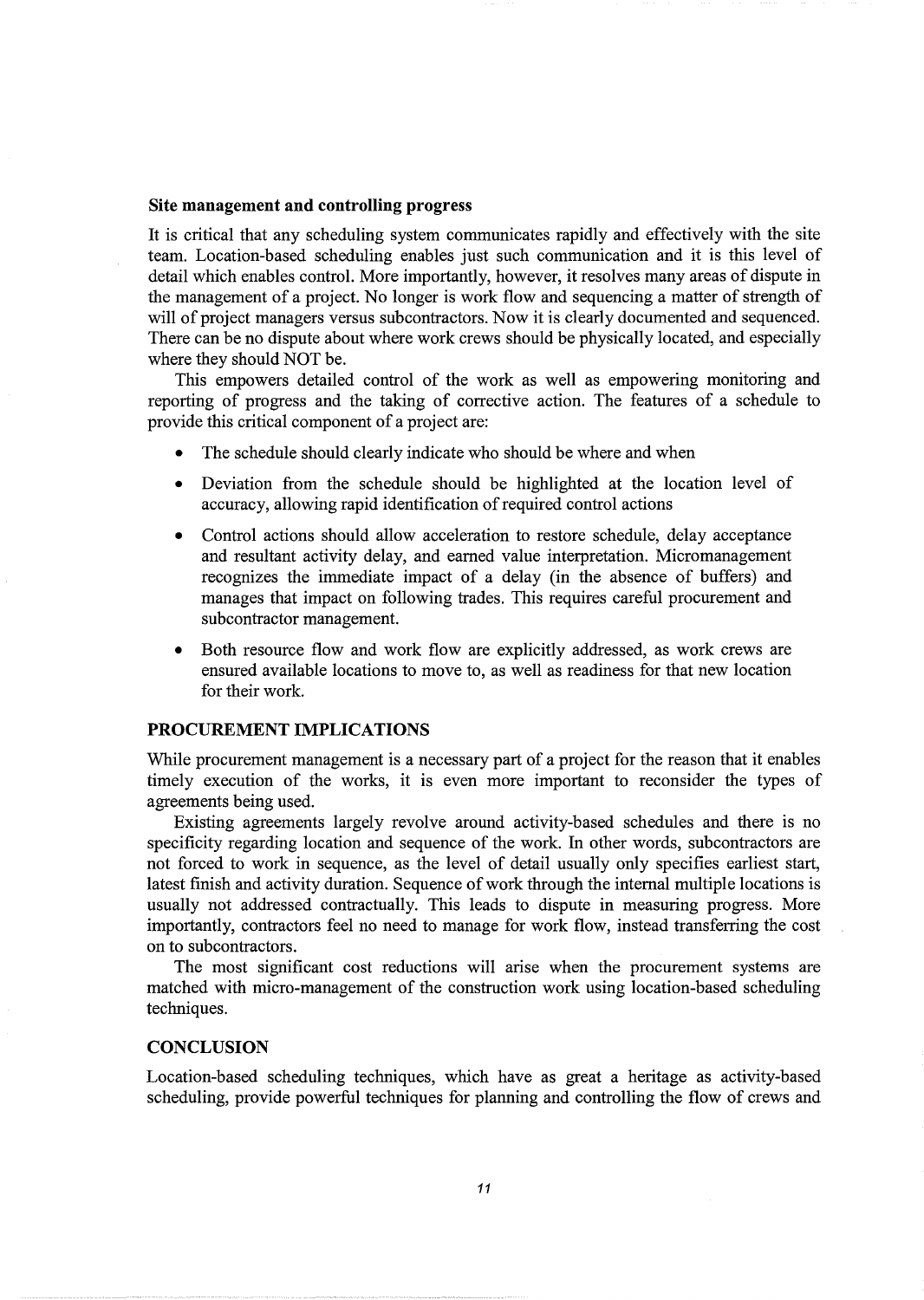work through a construction project and its multiple locations. In systems such as Flow-line, resources are optimized for flow, rather than for time or resource constraints.

Micro-management techniques allow for location to be used as a site management tool, combining ease of communication with the ability to control the hand-over of work between activities and through locations. This mechanism has the potential to provide a powerful aid to achieving greater acceptance of lean construction.

#### **REFERENCES**

- Amor, J.-P. (2002). "Scheduling programs with repetitive projects using composite learning curve approximations." *Project Management Journal33(2):* 16-29.
- Arditi, D., Tokdemir, 0. B. and Suh, K. (2001). "Effect of learning on line-of-balance scheduling." *International Journal of Project Management* **19:** 265-277.
- Ballard G. and Howell, G.A. (2003). "An update on last Planner." *The lith Annual Conference on Lean Construction,* Blacksburg, Virginia, Virginia Polytechnic Institute and State University.
- Conlin, **J.** and Retik, A. (1997). "The applicability of project management software and advanced IT techniques in construction delays mitigation." *International journal of Project Management* **15(2):** 107-120.
- Dawson, C. W. and Dawson, R. J. (1995). "Generalised activity-on-the-node networks for managing uncertainty on projects." *International Journal of Project Management* **13(6):**  353-362.
- Gordon, J. and Tulip, A. (1997). "Resource scheduling." *International Journal of Project Management* **15(6):** 359-370.
- Harris, R. B. and Ioannou, P. G. (1998). "Scheduling projects with repeating activities." *Journal of Construction Engineering and Management* **124(4):** 269-278.
- Herroelen, W., Leus, R. and Demeulemeester, E. (2002). "Critical Chain project scheduling: Do not oversimplify." *Project Management journal* 33(4): 48-60.
- Horman, M. J. and Kenley, R. (1997). "A Lean approach to construction: an historical case study," *International Group for Lean Construction IGLC-5-1997,* Birmingham, UK.
- Huber, B. and Reiser, **P.** (2003). "The marriage of CPM and lean construction," *lith Annual conference on Lean Construction,* Blacksburg, Virginia, Virginia Polytechnic Institute and State University.
- Kang, L. S., Park, I. C. and Lee, B. H. (2001). "Optimal schedule planning for multiple, repetitive construction processes." *Journal of Construction Engineering and Management*  **127(5):** 382-390.
- Kankainen, **J.** and Seppanen, 0. (2003). "A line-of-balance based schedule planning and control system," *The lith Annual Conference on Lean Construction,* Blacksburg, Virginia, Virginia Polytechnic Institute and State University.
- Mohr, Walter E. (1991). "Project Management and Control", 5<sup>th</sup> Edition. University of Melbourne, Department of Architecture and Building.
- Raz, T. and Marshall, B. (1996). "Effect of resource constraints on float calculations in project networks." *International Journal of Project Management* **14(4):** 241-248.